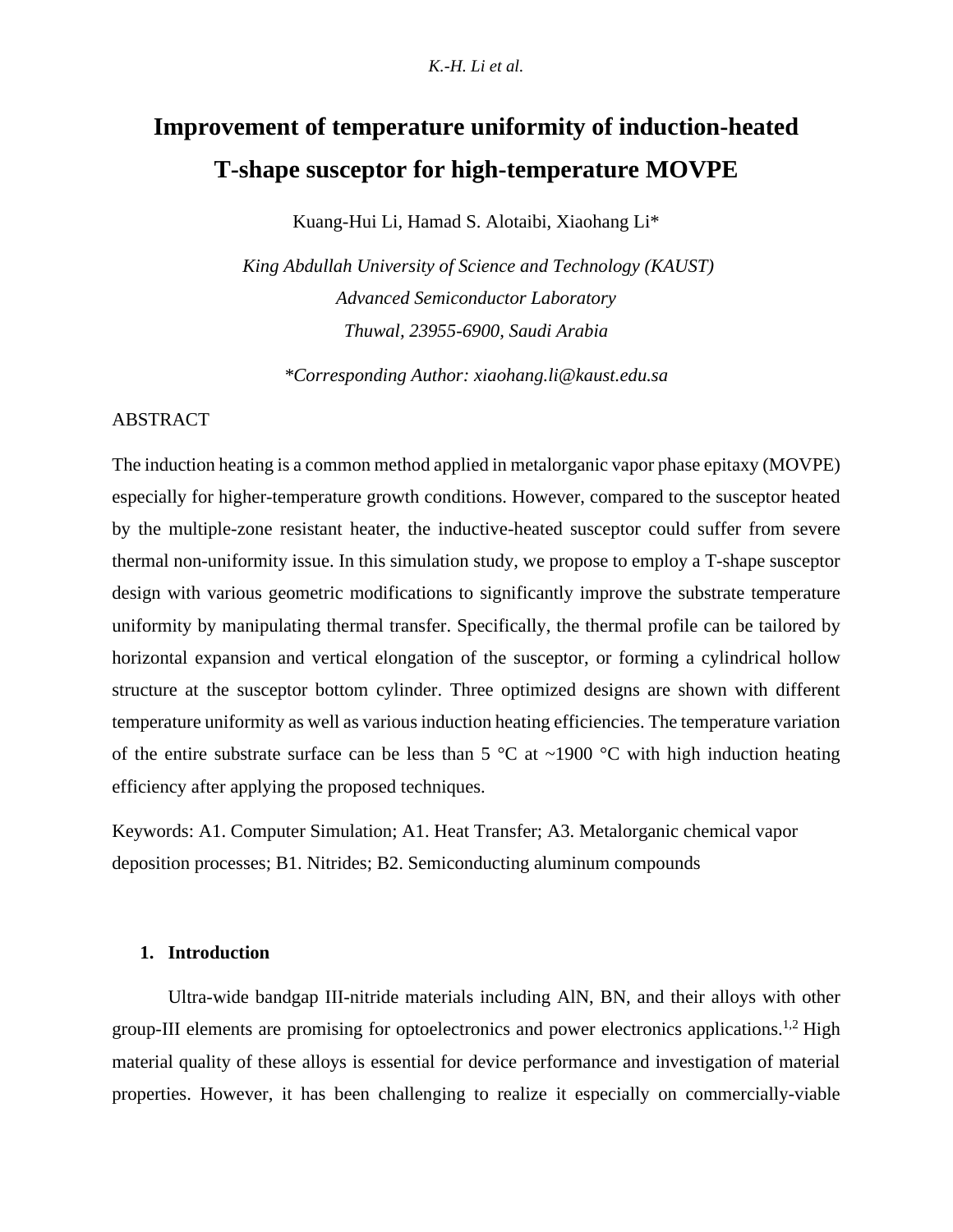foreign substrates including sapphire and silicon primary due to large lattice mismatch. The metalorganic vapor phase epitaxy (MOVPE) is the most common method for growing III-nitride materials. To improve quality of the ultra-wide bandgap III-nitride materials such as AlN, MOVPE growers have employed various methods including precursor pulsing to enhance adatom movement and patterned substrates to leverage lateral coalescence.<sup>3</sup> Another notable method is to apply extremely high temperature (EHT) ( >1600 °C) to enhance adatom mobility and suppress undesirable impurity incorporation, which has led to greatly improved material quality.<sup>4,5</sup>

However, existing commercial MOVPE systems with the resistant heater may not be suitable for long-term and low-cost EHT operation. The filament of the resistant heater is usually made of refractory metals such as tantalum (Ta), tungsten (W), rhenium (Re), or their alloys which can sustain high temperature while emitting thermal radiation. Ideally, the heated susceptor can absorb all the thermal radiation and reach thermal equilibrium temperature according to its emissivity and absorptivity ratio according to the Kirchhoff's law of thermal radiation.<sup>6</sup> However, in reality the susceptor both absorbs and reflects thermal radiation. The susceptor reflects even more thermal radiation at higher temperatures. Therefore, the filament usually needs to be several hundred degrees higher than the susceptor target temperature; otherwise, the susceptor could not reach the target temperature. At higher temperatures, the filament has thermal expansion and can cause warpage and possibly short circuit. Moreover, though refractory metals have high melting point, extreme heating-and-cooling cycles can cause thermal fracture and may break the filament eventually.<sup>7</sup>

Compared to the resistant heater, the induction heater has several advantages due to a different working principle. The induction coil generates alternating magnetic field and the susceptor induces Eddy current accordingly, i.e. inductive coupling. The Eddy current causes the Joule heating effect on the susceptor and heats up the susceptor. Unlike the resistant heater, such energy transfer mechanism is independent of temperature, meaning there is no thermal radiation reflection, warpage, or lifetime issue. That's the reason for the induction heater to have good heating efficiency and higher reliability than the resistant heater. Nevertheless, the induction heater also has drawbacks. The inductive coupling efficiency between the induction coil and the susceptor is affected by induction coil geometry, susceptor geometry, susceptor material, and frequency of AC power load.<sup>8</sup> Furthermore, the induction heater could result in severe temperature non-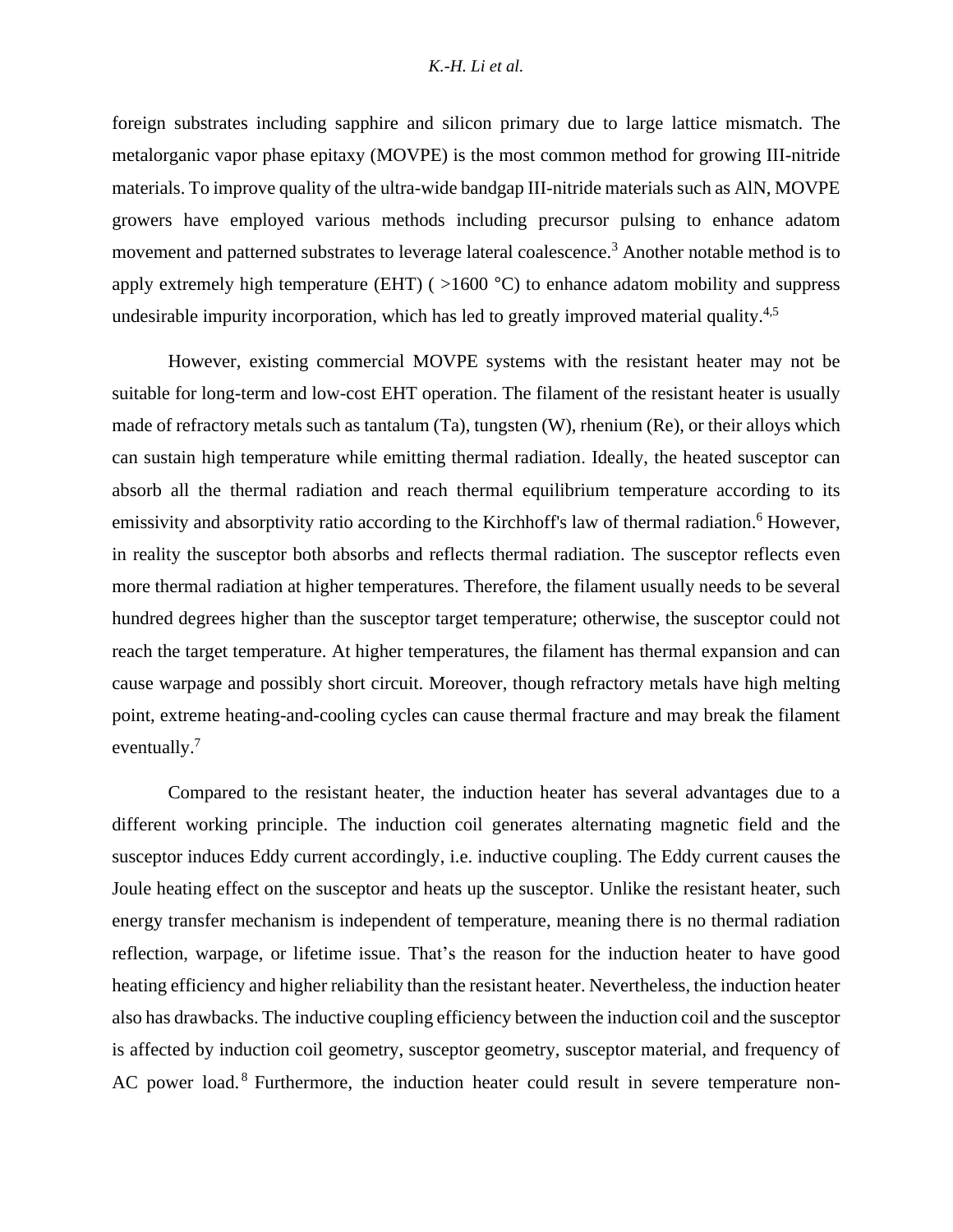uniformity for conventional column-shape susceptors as compared to the resistant heater. Large temperature non-uniformity can cause problems because it affects metalorganic compound pyrolysis efficiency, material composition, growth rate, adatom mobility, and wafer curvature.

<span id="page-2-0"></span>The resistant heater users can apply the multi-zone technique<sup>9,10</sup> to tune the substrate temperature uniformity. However, it is difficult to apply the multi-zone technique for the induction heater. There have been studies that propose techniques to improve substrate temperature uniformity of the induction-heated susceptor. But these techniques are often complicated or not applicable for EHT.<sup>11-16</sup> In the previous report, an MOVPE reactor design was proposed by having the induction coil placed around the bottom cylinder under the top plate of a T-shape susceptor as shown in Figure  $1(a)$ .<sup>17</sup> Hence, the magnetic field is nearly fully coupled to the susceptor to greatly improve induction heater efficiency at EHT and allow the use of small susceptor-gas inlet distance because of the magnetic shielding effect of the T-shape susceptor.<sup>[17](#page-2-0)</sup> Thus, the proposed reactor could reach higher temperatures and possess lower parasitic reaction rates for Al- and B-containing metalorganic precursors which are desirable for MOVPE processes of the ultra-wide bandgap IIInitride materials. Despite these technical advantages, the T-shape susceptor also suffers from the temperature non-uniformity issue that ought to be addressed for growing high quality and uniform epitaxial wafers.

In this work, the substrate temperature uniformity of the T-shape susceptor has been studied. The substrate temperature uniformity can be improved via controlling the heat transfer path by vertically elongating the susceptor, horizontally expanding the susceptor, or forming a cylindrical hollow structure on the bottom of the susceptor, as shown in [Figure 1\(](#page-3-0)b). The induction heating efficiency has also been investigated.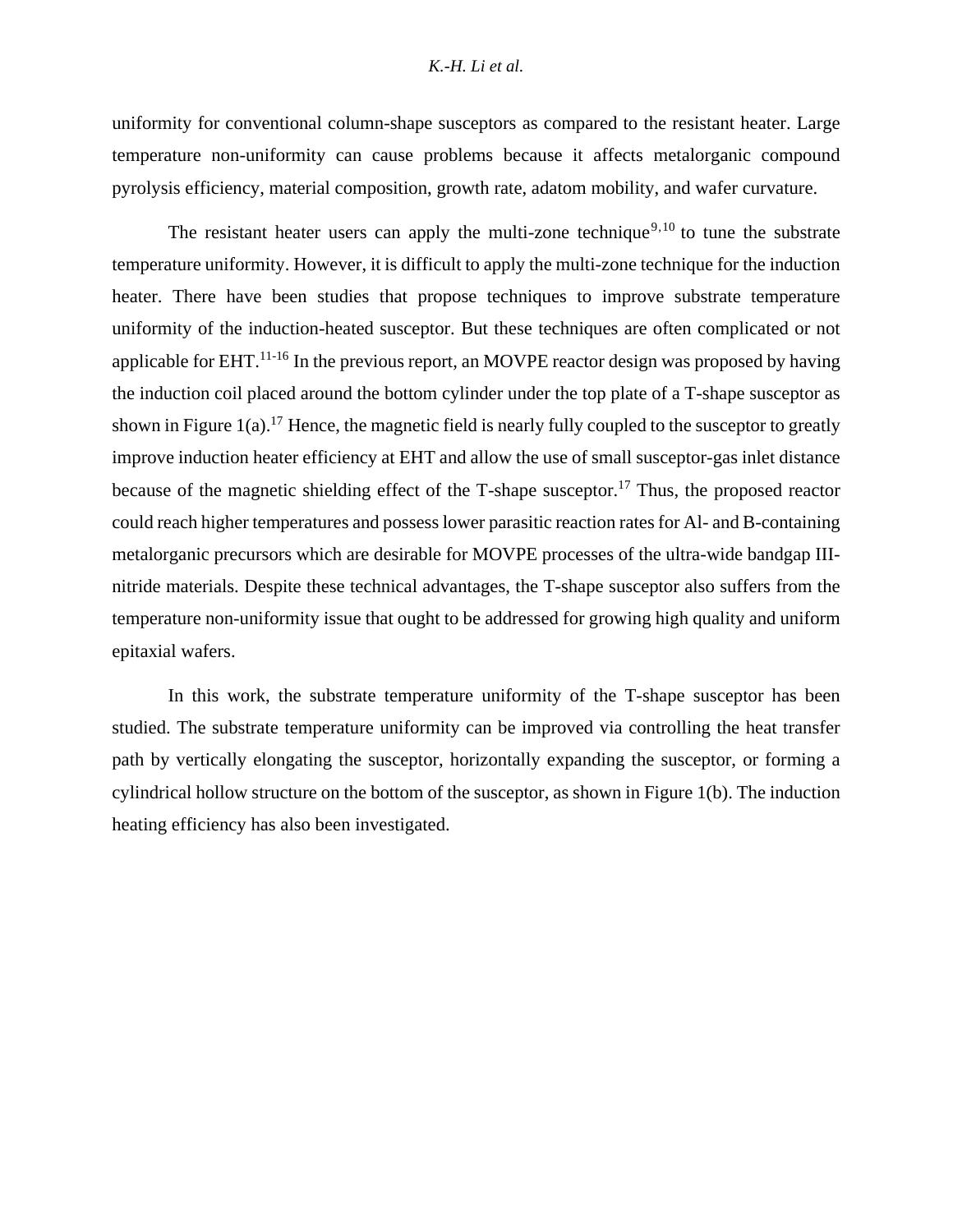*K.-H. Li et al.*



<span id="page-3-0"></span>Figure 1 (a) The reference T-shape susceptor with set dimensions of  $A_0 = 1.8$  cm,  $B_0 = 1$  cm,  $C_0 =$ 5 cm, and  $F_0 = 2.5$  cm (one inch). (b) The optimized T-shape susceptor with geometric variables. Both susceptors can accommodate a two-inch susceptor. Variables R and D in (b) are the radius and depth of the cylindrical hollow structure, respectively. Variable E is the radius increase of the susceptor and variable L is the height increase of the bottom cylinder. The black arrows indicate the heat transfer path.

# **2. Materials and Methods**

The heat transfer study was carried out using the cylindrical symmetry due to the geometric of the susceptors. The susceptors were assumed to accommodate a two-inch substrate. Similar works can be conducted on the larger susceptors and thus they are not included in this report. The reference T-shape susceptor in [Figure 1\(](#page-3-0)a) is a solid piece comprising a top plate and a bottom cylinder with set dimensions where the bottom cylinder is directly below the two-inch substrate pocket. The optimized T-shape susceptor in [Figure 1\(](#page-3-0)b) is similar to the reference T-shape susceptor in terms of the overall shape but have four geometric dimension variables: R and D are radius and height of the cylindrical hollow structure within the bottom cylinder; E is the radial increase of the top plate and the bottom cylinder; and L is the height increase of the bottom cylinder. The position of induction coil can influence the induction coupling. For the reference and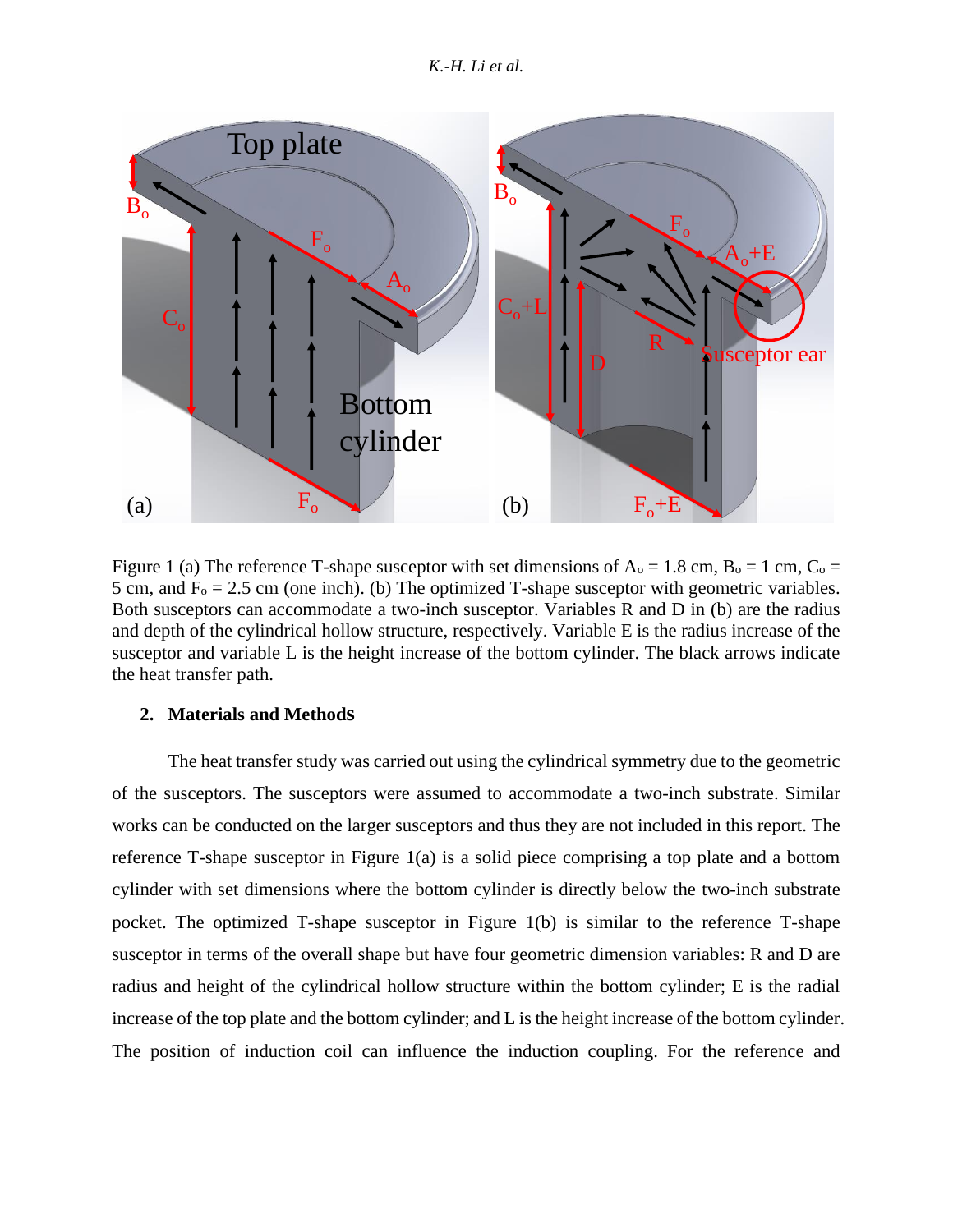optimized T-shape susceptors, the edge of the lowest coil always align with the bottom surface of the bottom cylinder.

The numerical analysis were conducted by using the finite element analysis of the COMSOL Multiphysics 4.3a. There were139,656 triangular elements and 191,043 degrees of freedom included in the mesh. Heat transfer by the induction heating, conduction, and thermal radiation was calculated by the build-in models.<sup>18</sup> In this study, the frequency was fixed at 10 kHz. Most EHT susceptors are made of (crystalline or amorphous) graphite coated by silicon carbide (SiC) or tantalum carbide (TaC). However, in this work, the proposed T-shape susceptor is made of tungsten (W) due to its low cost, high melting point, and superior isotropic electric conductivity and thermal conductivity. TaC is an excellent material for induction-heated high temperature applications but TaC has higher cost than graphite and W. The crystalline graphite has in-plane and out-of-plane lattice planes, which makes it an anisotropic material.<sup>19,20,21</sup> The in-plane electric and thermal conductivities are similar to the tungsten's, depending on the quality of graphite. However, the out-of-plane electric and thermal conductivities are inferior to the tungsten's. Such anisotropic properties affect inductive coupling efficiency and heat transfer. The amorphous graphite is a porous material with poor electric and thermal conductivity. It can lead to poor inductive coupling efficiency that is detrimental for heating efficiency at EHT. Hence, tungsten is a good candidate for inductively-heated high-temperature and low-cost susceptors. *All the physical quantities required in the simulation can be found in the previous report[17](#page-2-0) and CRC Handbook of Chemistry and Physics.* <sup>22</sup> *For tungsten susceptor, the parameters of resistivity are*  $\rho_W$  *=*  $\rho_{W0}[1 + \alpha_W(T - T_0)]$ , where  $T_0 = 273$  K,  $\alpha_W = 5.7 \times 10^{-3}$  K<sup>-1</sup>, and  $\rho_{W0} = 4.63 \times 10^{-8}$   $\Omega$ -m; the *parameters of thermal conductivity are*  $k_W = \frac{1}{4m + B_W}$  $\frac{1}{A_W+B_W(T-T_0)}$ , where  $Aw = 6.2 \times 10^{-3}$  *m-K/W and Bw*  $= 3 \times 10^{-6}$  m/W. For copper coil, the parameters of resistivity are  $\rho_{Cu} = \rho_{Cu0}[1 + \alpha_{Cu}(T - T_0)],$ *where T*<sup>0</sup> = 273 K,  $\alpha_{Cu}$  = 4.68×10<sup>-3</sup> K<sup>-1</sup>, and  $\rho_{Cu0}$  = 1.52×10<sup>-8</sup>  $\Omega$ -m; the parameters of thermal *conductivity are*  $k_{Cu} = \frac{1}{4c_0 + BC}$  $\frac{1}{A_{Cu}+B_{Cu}(T-T_0)}$ , where  $A_{Cu} = 2.5 \times 10^{-3}$  m-K/W and  $B_{Cu} = 5 \times 10^{-7}$  m/W. For *molybdenum supporter, the parameters of resistivity are*  $\rho_{Mo} = \rho_{Mo0}[1 + \alpha_{Mo}(T - T_0)]$ , where  $T_0 = 273$  K,  $\alpha_{M_0} = 5.42 \times 10^{3}$  K<sup>-1</sup>, and  $\rho_{M_00} = 4.78 \times 10^{8}$   $\Omega$ -m; the parameters of thermal *conductivity are*  $k_{M0} = \frac{1}{4(1 + R)^2}$  $\frac{1}{A_{Mo}+B_{Mo}(T-T_0)}$ , where  $A_{Mo} = 7.4 \times 10^{-3}$  m-K/W and  $B_{Mo} = 2 \times 10^{-6}$  m/W. For *Stainless steel showerhead and bottom flange, the parameters of resistivity are*  $\rho_{SS}$  *=*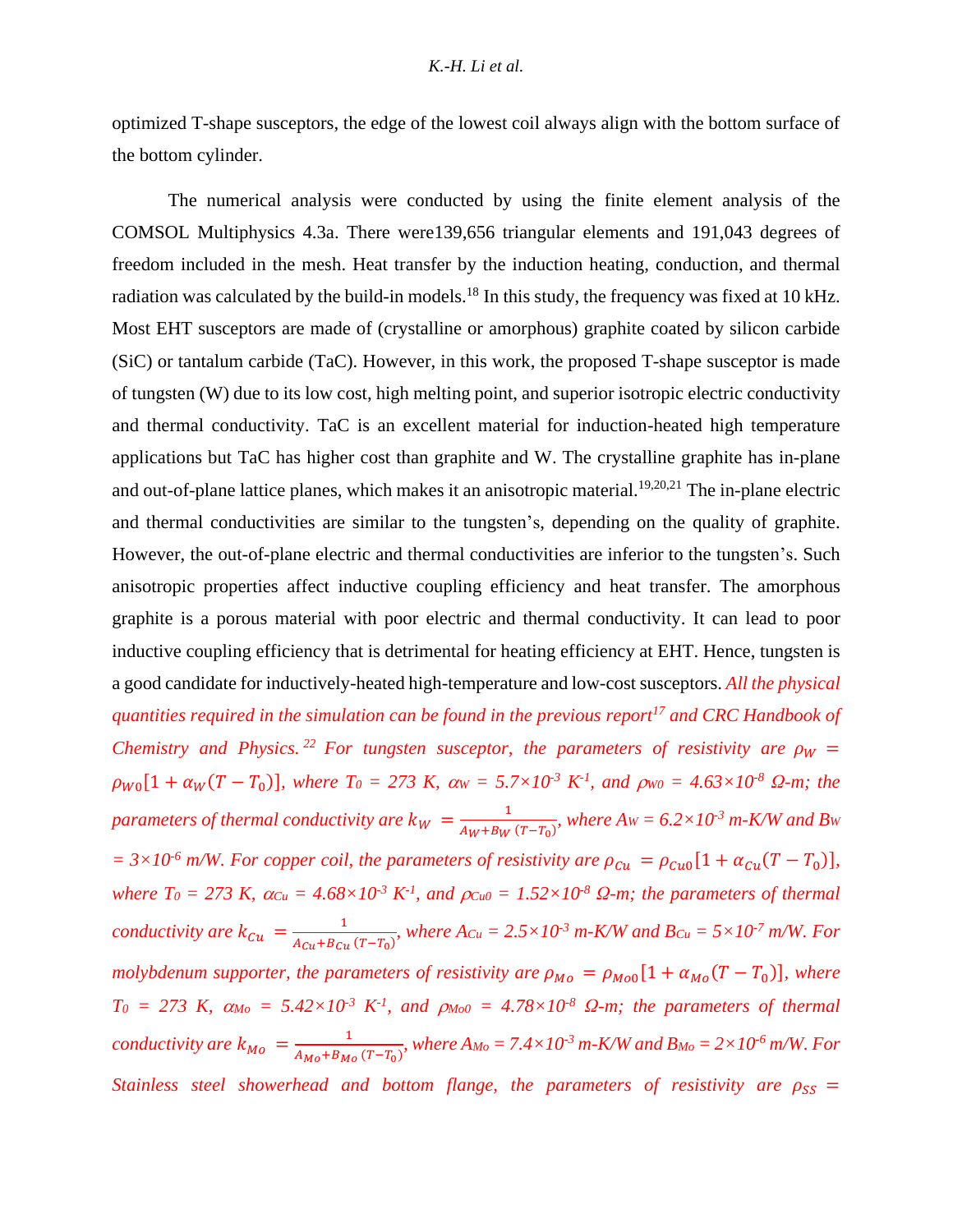$\rho_{SS0}[1 + \alpha_{SS}(T - T_0)]$ , where  $T_0 = 273$  K,  $\alpha_{SS} = 5.84 \times 10^{-4}$  K<sup>-1</sup>, and  $\rho_{SS0} = 7.5 \times 10^{-7}$   $\Omega$ -m; the *parameters of thermal conductivity are*  $k_{SS} = \frac{1}{4\text{c} \epsilon_0^4 R_{SS} (T-T_0)}$  $\frac{1}{A_{SS}+B_{SS}(T-T_0)+C_{SS}(T-T_0)^2}$ , where A<sub>SS</sub> = 6.8×10<sup>-2</sup> m-*K/W,*  $B_{SS} = -5 \times 10^{-5}$  *m/W, and*  $C_{SS} = 2 \times 10^{-8}$  *m/W-K. For the zirconium oxide thermal insulator, the parameters of thermal conductivity are*  $k_{ZTO_2} = \frac{1}{4750 \times 10^{-17}}$  $\frac{1}{A_{ZrO_2}+B_{ZrO_2}(T-T_0)+C_{ZrO_2}(T-T_0)^2}$ , where  $A_{ZrO2}$ *= 1.38×10-1 m-K/W, BZrO2 = 2×10-4 m/W, and CZrO2 = −6×10-8 m/W-K. The emissivity of polished metal is around 0.01 to 0.05 and zirconium oxide thermal insulator is 0.95 at room temperature; however, the emissivity of the metals rises to 0.2 at high temperature. For simplicity, the emissivity of the metals is fixed at 0.2 in the simulation. Sapphire is chosen as the substrate in the simulation. Sapphire has the lowest thermal conductivity (~25 W/m-K) among a few common high-meltingpoint substrates. High thermal conductivity substrate such as SiC (~360 W/m-K) has better temperature uniformity than sapphire. Sapphire is the worst-case scenario for temperature uniformity. Other substrate won't have temperature uniformity problem if sapphire can achieve temperature uniformity by the techniques in this study. The reactor pressure is kept at 50 Torr close to the ones used to grow AlN in a common MOVPE process today. The gas flow is not considered due to negligible impact on the susceptor temperature. The T-shape susceptor rotation is not included in the simulation since the T-shape susceptor and the induction coil are both cylindrically symmetric. Rotation neither affects the induction coupling efficiency nor changes the substrate temperature profile.*

The temperature distribution on the induction-heated susceptor depends on heat transfer. For the induction heating modeling, the governing equation is:

$$
[\nabla^2 + \mu_0 \mu_r (\epsilon_0 \epsilon_r \omega^2 - i \sigma \omega)]\vec{A} = \mu_0 \mu_r (\sigma + i \epsilon_0 \epsilon_r \omega) \frac{v_{\text{coil}}}{2\pi R} \hat{\phi},\tag{1}
$$

where *i* is imaginary number,  $\sigma$  is the electrical conductivity,  $\omega$  is angular frequency of alternating current,  $\eta$  is resistivity of material,  $\epsilon_0$  is electrical permeability at free space,  $\epsilon_r$  is relative electrical permittivity,  $\vec{A}$  is magnetic vector potential,  $\mu_0$  is magnetic permeability at free space, and  $\mu_r$  is relative magnetic permeability. The induction coil was modeled as torus shape; therefore, the electrical field of the induction coil is  $\vec{\nabla}V = \frac{V_{coil}}{2\pi\hbar}$  $\frac{V_{coil}}{2\pi R}\hat{\phi}$ , where R,  $V_{coil}$ , and  $\hat{\phi}$  are the radius of the induction coil, the electric potential, and the unit vector, respectively.

For thermal conduction modeling, the governing equation is: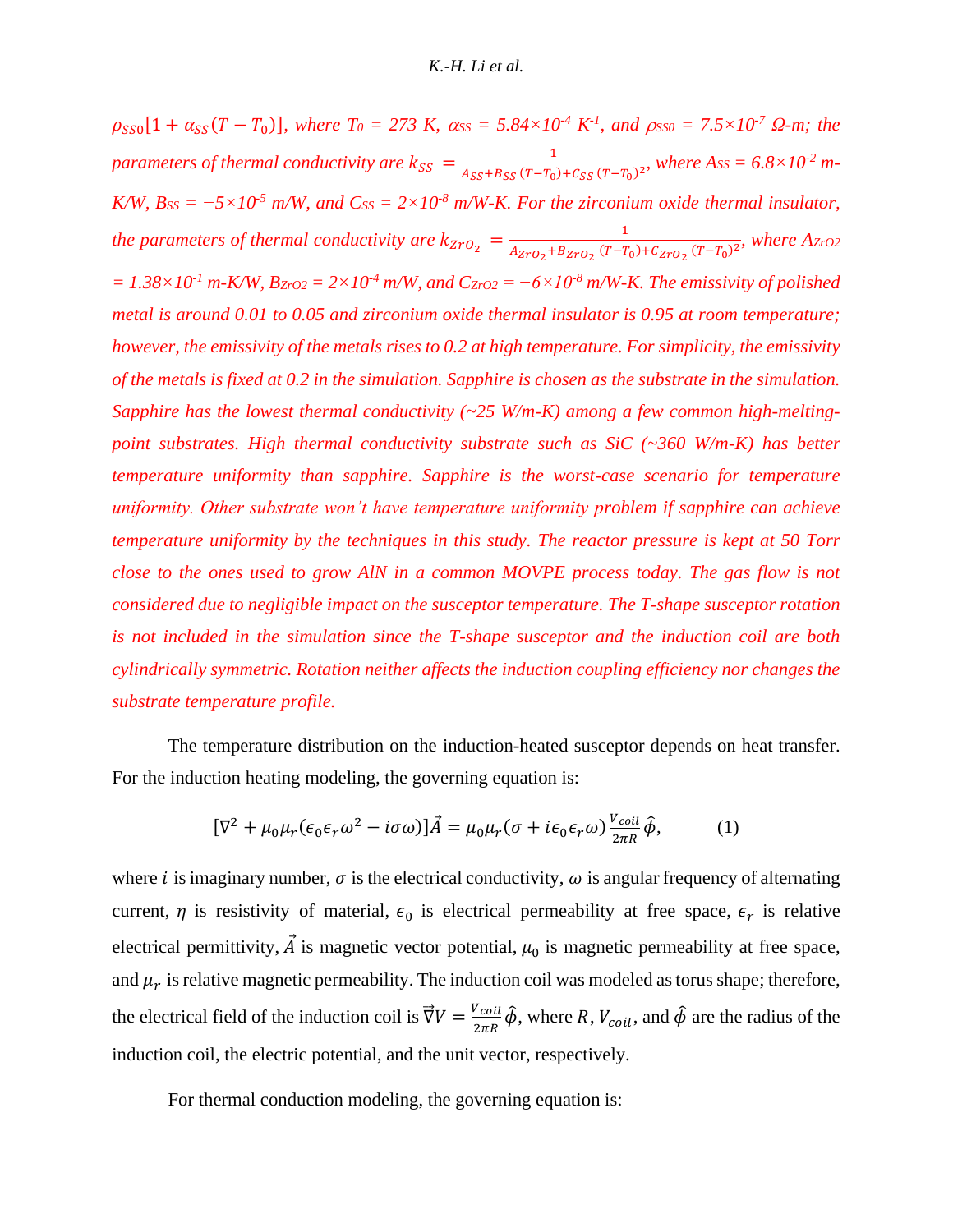$$
\rho C_P \frac{\partial T}{\partial t} + \rho C_P \vec{u} \cdot \vec{\nabla} T = \vec{\nabla} \cdot (k \vec{\nabla} T) + Q, \qquad (2)
$$

where  $\rho$  is density,  $C_P$  is the specific heat capacity at a constant pressure, T is absolute temperature, t is time,  $\vec{u}$  is velocity vector, k is thermal conductivity, and  $Q = \frac{1}{2}$  $\frac{1}{2}$ Re( $\vec{J} \cdot \vec{E}$ ) is the power generated by the Eddy current.

For thermal radiation modeling, the governing equations are:

$$
E_b(T) = \varepsilon \sigma T^4, \qquad (3)
$$

$$
(1 - \varepsilon)G = J - E_b(T), \qquad (4)
$$

$$
-\vec{n} \cdot \vec{q} = G - J, \qquad (5)
$$

where  $\sigma$  is the Stefan-Boltzmann constant,  $E_b(T)$  is the blackbody hemispherical total emissive power,  $\varepsilon$  is the emissivity of the material, G is incoming radiative heat flux, I is the total outgoing radiative heat flux,  $\vec{n}$  is the normal unit vector on the boundary, and  $\vec{q}$  is the radiation heat flux vector.

From the simulation results, the radius and the depth of the hollow structure, and horizontal expansion and vertical elongation of the susceptor can significantly influence the substrate temperature uniformity. The mechanism and optimized parameters for the T-shape susceptor will be discussed thoroughly in the next sections.

## **3. Results and discussion**

To quantify the substrate temperature uniformity, we define a value called the *Uniformity Length* (UL) as *the distance from the substrate center to the farthest point within which the substrate surface temperature variation is equal or less than 5 °C*. Thus, the larger the UL, the better the substrate temperature uniformity is. For a two-inch substrate, the maximum UL in the ideal situation is one inch where the temperature difference of the entire substrate is less than 5 °C. Although temperature variation on a wafer in a state-of-the-art MOVPE reactor could be less than 5 °C at lower growth temperatures such as ~1000 °C for InGaN light emitters, the threshold of 5 °C was reasonable because the target is EHT in this study. In other words, a 5 °C difference represented a very small, if not negligible temperature non-uniformity budget at EHT. [Figure 2\(](#page-7-0)a) and 2(b) include a convex and a camel-back temperature line profile, respectively, where the UL's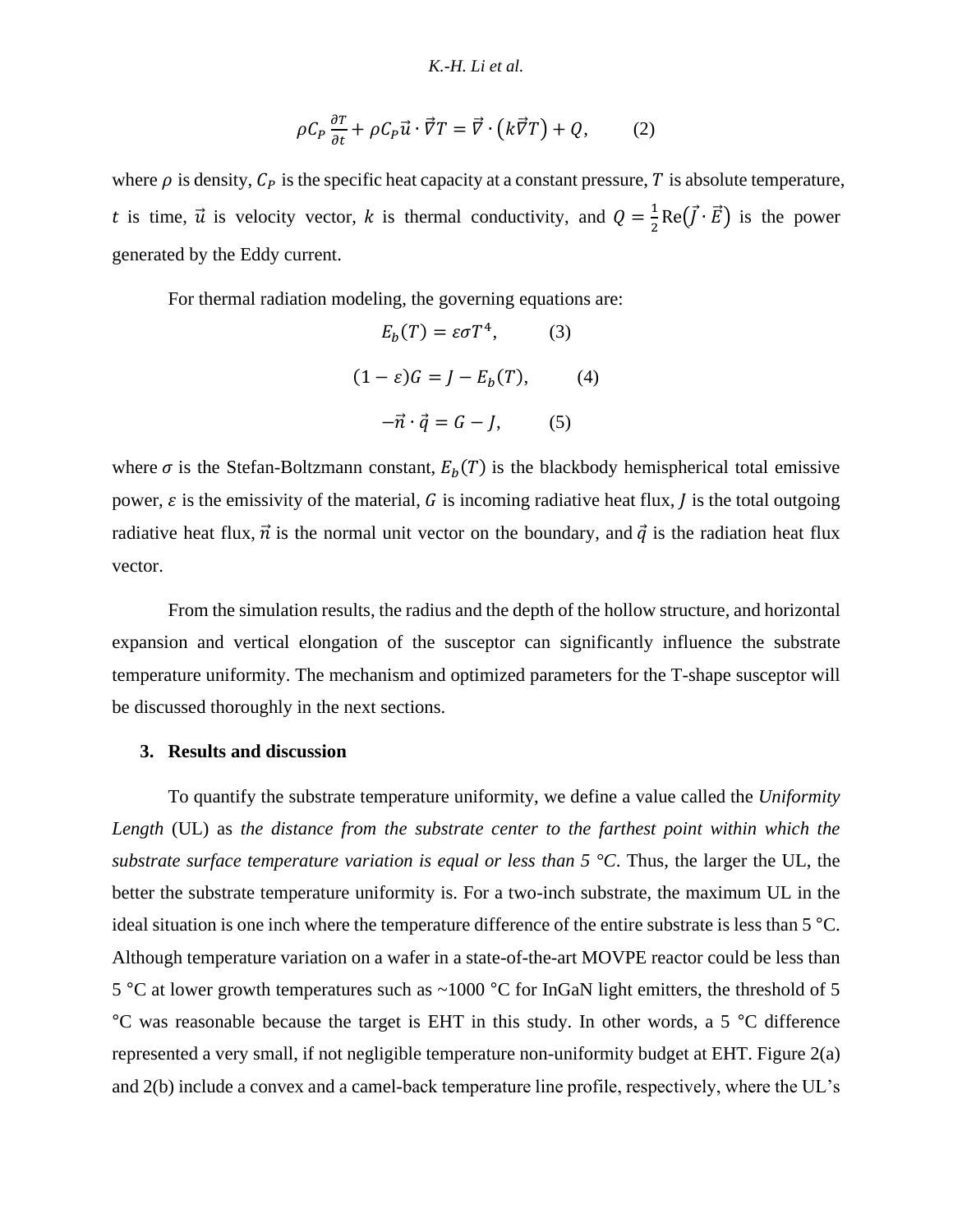are shown as examples. In the following sections, the simulation results related to [Figure 3,](#page-8-0) [Figure](#page-12-0) *[5](#page-12-0)*, and [Figure](#page-14-0) *6* have the same induction heating power of 6.5 kW, but the substrate average temperature is not the same. It is because heat transfer path and induction heating coupling are geometry dependent.



<span id="page-7-0"></span>Figure 2 (a) and (b) show the UL's with convex and camel-back substrate surface temperature line profiles, respectively. The zero on the *x*-axis represents the substrate center.

## **3.1 Temperature profile of the reference T-shape susceptor**

The cross-sectional temperature profile of the reference T-shape susceptor in the reactor is shown in [Figure 3\(](#page-8-0)a). Due to the reactor's axial symmetry, only half of the cross section is shown. The detail reactor configuration can be find elsewhere.<sup>[17](#page-2-0)</sup> The bottom cylinder temperature is higher than the top plate temperature, because the heat transfer is mainly from the bottom cylinder to the top plate. To keep such heat transfer path, the heat transferred downward to the susceptor supporter (made of Molybdenum) and heat released by thermal radiation have to be reduced. Otherwise, these heat sinks will affect the heating efficiency of the susceptor. To reduce the heat sink, several thermal insulators (made of zirconia)<sup>23</sup> are placed on the lateral and bottom sides of the bottom cylinder. The lateral thermal insulator not only reduces thermal radiation, but also protects the induction coil from thermal radiation. The bottom thermal insulator blocks the heat transferring downward to the susceptor supporter.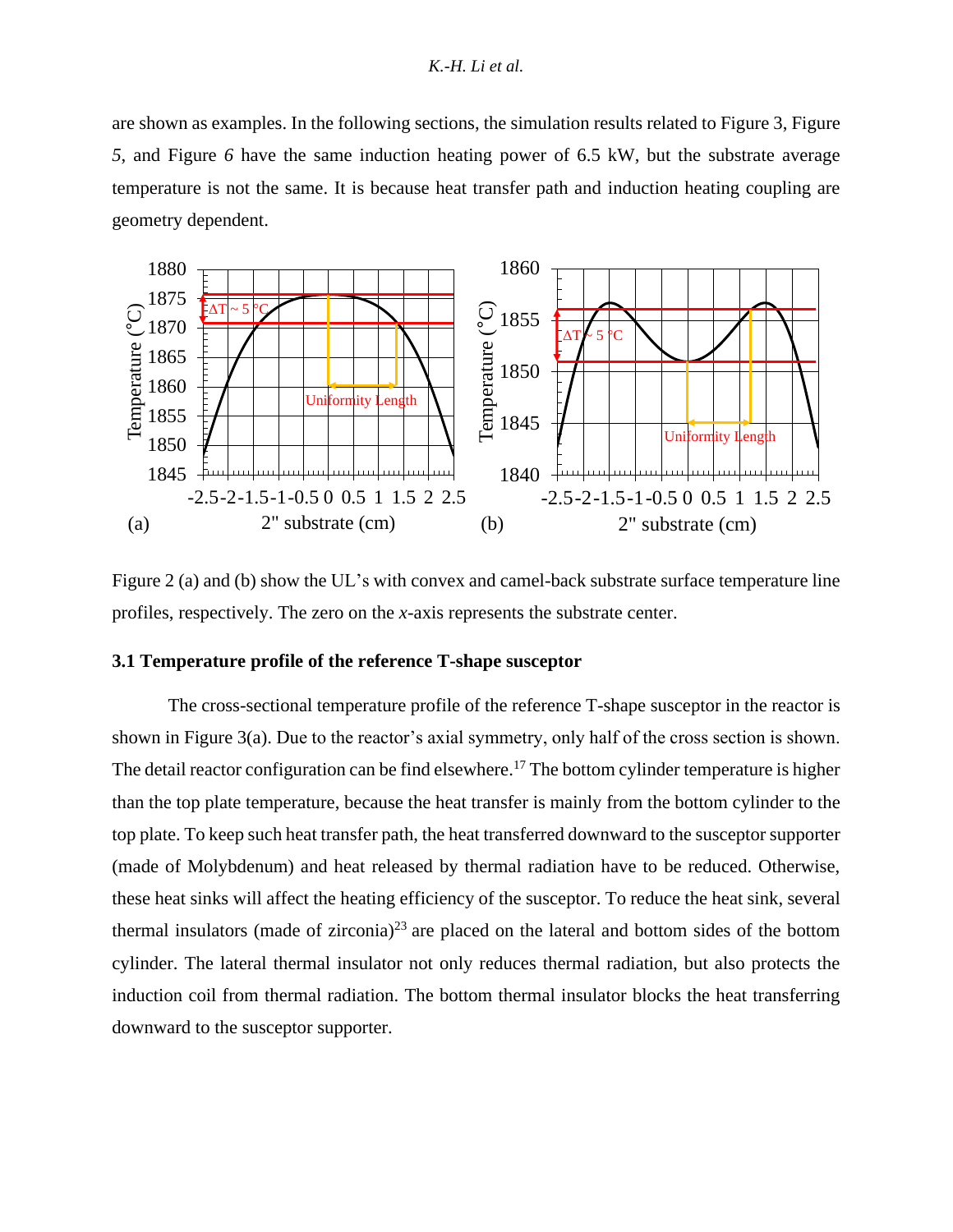

<span id="page-8-0"></span>Figure 3 (a) The cross-sectional temperature profile of half of the reference T-shape susceptor in the reactor. (b) The substrate line temperature line profile of the two-inch substrate measured from the blue dash line in (a) with  $T_{\text{center}}$  of 1987 °C.

The substrate temperature line profile is shown in [Figure 3\(](#page-8-0)b). The average substrate temperature (T<sub>average</sub>) is 1972 °C with the standard deviation ( $\sigma$ ) of 13.5 °C. The temperature difference ( $\Delta T = T_{\text{center}} - T_{\text{edge}}$ ) between the susceptor center ( $T_{\text{center}}$ ) and the susceptor edge ( $T_{\text{edge}}$ ) is as large as 45 °C which is not acceptable. The red curve of Figure 4 shows that [Figure](#page-9-0) *4*ΔT a quadratic function of T<sub>center</sub>. When T<sub>center</sub> is 1000 °C,  $\Delta T$  is ~5 °C which is still acceptable. However,  $\Delta T$  rapidly increases to over 25 °C above the EHT, suggested that the reference T-shape susceptor design be modified to be applicable for acceptable uniformity at EHT.

To develop techniques improving the substrate temperature uniformity, understanding the induction heating mechanism and the heat transfer in the T-shape susceptor is important. Based on classical electrodynamics, EM waves only reach a certain depth below a conductor surface and the depth is defined as the skin depth ( $\delta$ ), which can be calculated by the following formula, <sup>24, 25, 26</sup>

<span id="page-8-2"></span><span id="page-8-1"></span>
$$
\delta = \sqrt{\frac{\rho_{\eta}}{\pi f \mu_{o} \mu_{r}}} \sqrt{1 + \left(2\pi f \rho_{\eta} \epsilon_{0} \epsilon_{r}\right)^{2}} + 2\pi f \rho_{\eta} \epsilon_{0} \epsilon_{r}, \tag{6}
$$

where f is the frequency of the alternating current,  $\epsilon_0$  is the electrical permeability at free space,  $\epsilon_r$  is the relative electrical permittivity,  $\mu_0$  is the magnetic permeability at free space,  $\mu_r$  is the relative magnetic permeability, and  $\rho_n$  is the resistivity of the conductor at temperature  $\eta$ . Because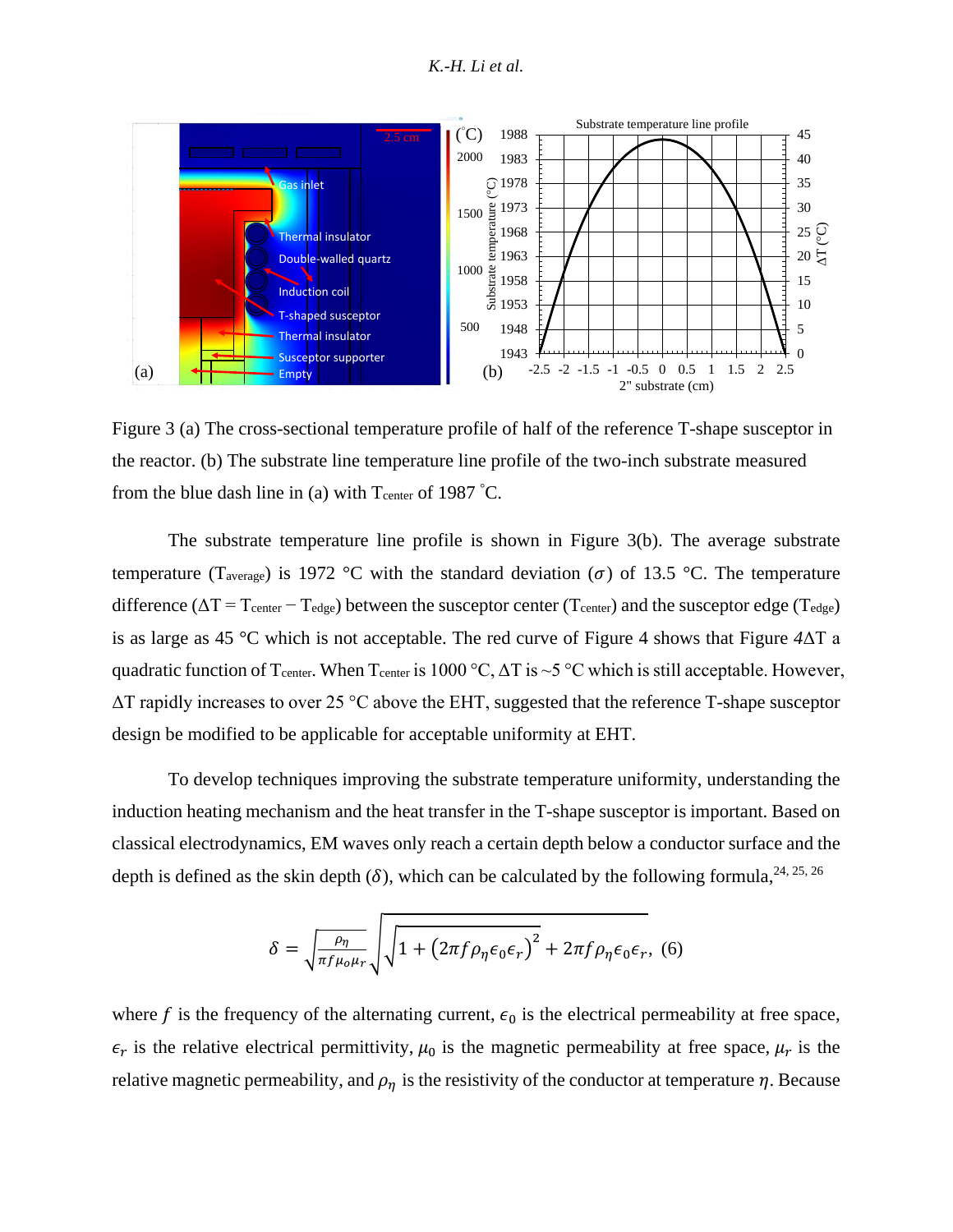$2\pi f \rho_{\eta} \epsilon_0 \epsilon_r$  is a small quantity for common induction heaters frequency and metal, Equation (6) can be further reduced to:

$$
\delta(\eta) \approx \sqrt{\frac{\rho_{\eta}}{\pi f \mu_0 \mu_r}} \approx 503.29 \sqrt{\frac{\rho_0 [1 + \alpha (\eta - \eta_0)]}{f}}, \quad (7)
$$

where  $\rho_0$  is the reference resistivity of the conductor at temperature  $\eta_0$  (300K) and  $\alpha$  is the temperature coefficient of resistivity. Tungsten is a paramagnetic material which can be consider as low-level magnetization, and paramagnetic property can be described by the Curie's Law. Therefore without large deviation,  $\mu_r$  can be approximately considered as one. From Equation (7),  $\delta$  depends on the electrical properties of the conductor, the frequency of the induction heater, and the temperature of the susceptor.



<span id="page-9-0"></span>Figure 4 (Red curve) The temperature difference  $(\Delta T)$  between T<sub>center</sub> and T<sub>edge</sub> of the reference Tshape susceptor as a function of Taverage. (Black curve) Skin depth as a function of the temperature *η*.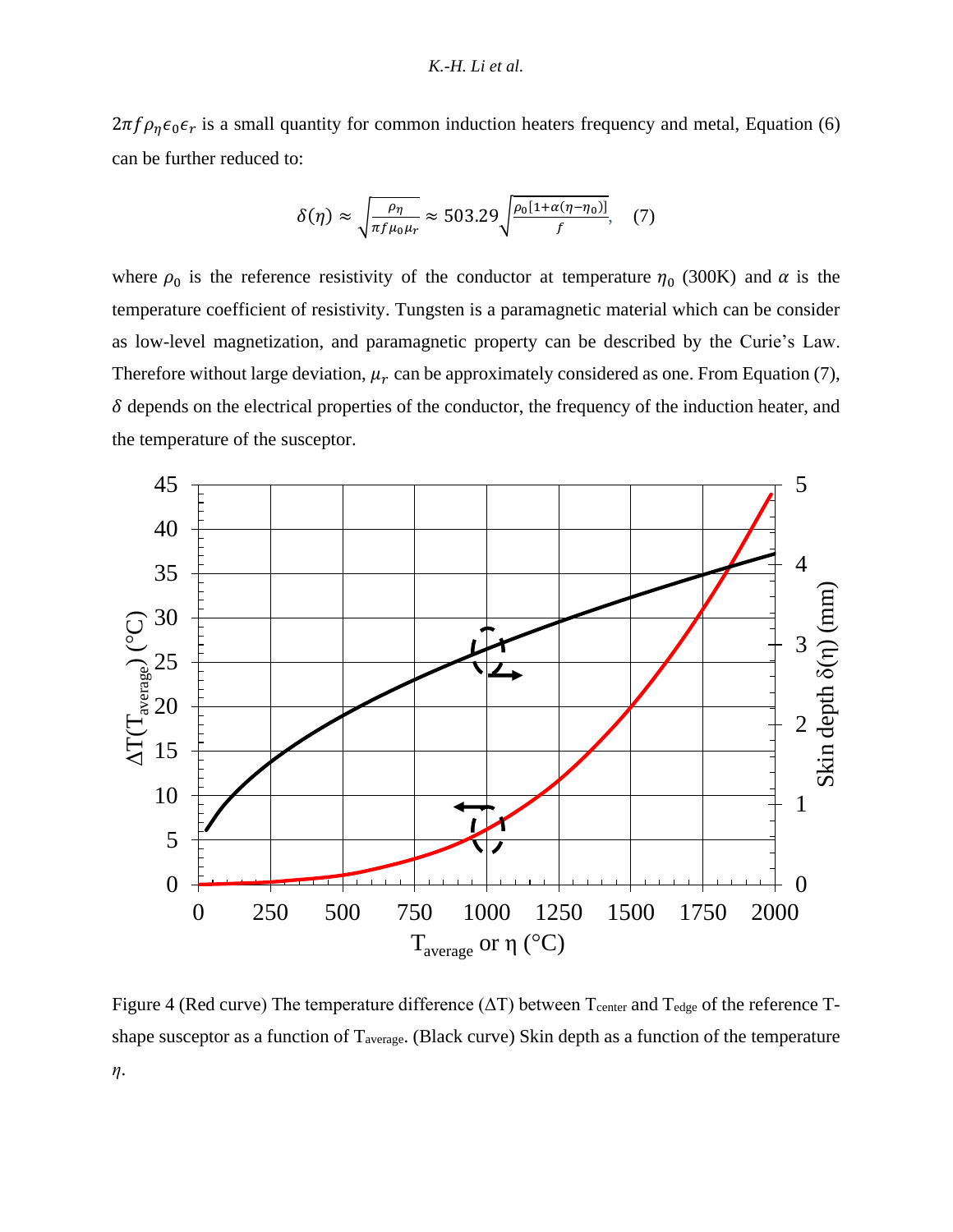The skin depth vs temperature  $\eta$  was further calculated and shown in [Figure 4.](#page-9-0) The skin depth gradually increases from 1.1 to 4 mm when temperature increases from 100 to 2000 °C. The magnetic field intensity decays exponentially when the magnetic field penetrates into the T-shape susceptor  $(\sim e^{x/\delta})$ .<sup>[25,](#page-8-1)[26](#page-8-2)</sup> When the magnetic field penetrates one skin depth distance from the surface, the intensity decays to 36.7% ( $\sim e^{-1}$ ), and decays to 13.5% ( $\sim e^{-2}$ ) and 4.9% ( $\sim e^{-3}$ ) when the penetration distances are two and three skin depth, respectively. Therefore within the distance of three skin depths from the surface, the bottom cylinder will induce most of the Eddy current and generate an internal magnetic field against the external magnetic field by the Faraday-Lenz law of induction.<sup>27</sup> The Eddy current encircles the bottom cylinder and generates heat by the Joule-Lenz law. The skin depth at 1900  $\degree$ C is 4 mm from [Figure 4,](#page-9-0) which means that from the bottom cylinder surface to 1.2 cm below, the Eddy current will be induced to generate heat. Once the generated heat transfers to the top plate surface, the temperature of the outer region of the bottom cylinder near the surface is lower than that of the inner region. It is because the outer region will release heat by radiating thermal radiation and conducting to the thermal insulator. Furthermore, when the heat approaches the top plate surface, part of the heat goes to the susceptor ear [\(Figure](#page-3-0)  [1\)](#page-3-0), making the outer region of the bottom cylinder release more heat.

The heat transfer behaviors explain that the two-inch substrate has higher T<sub>center</sub> and lower T<sub>edge</sub> [\[Figure 3\(](#page-8-0)b)], and the temperature difference between the center and the edge increases as the average temperature goes higher. The substrate temperature line profile [\[Figure 3\(](#page-8-0)b)] has a UL of 0.92 cm, which corresponding to 13.5% temperature uniformity on the substrate surface  $\left[ \left( \frac{0.92 \text{ cm}}{2.5 \text{ cm}} \right)^2 \sim 13.5\% \right]$ . Such uniformity is not acceptable. However, it can be improved by geometric modification techniques in Section 3.2.

## **3.2 Impacts of geometric options on substrate temperature uniformity**

In this section, out of the geometric options, i.e. the formation of the hollow structure (R and D), the radius increases of the top plate and the bottom cylinder (E), and the bottom cylinder elongation (L), only one is implemented at one time while others are the same as the reference susceptor. After the impact of each option is known, it helps further improving the substrate temperature uniformity when multiple variables are involved (Section 3.3). [Figure 5\(](#page-12-0)b) presents the substrate temperature line profile at different R and D values, while keeps E and L zero[. Figure](#page-12-0)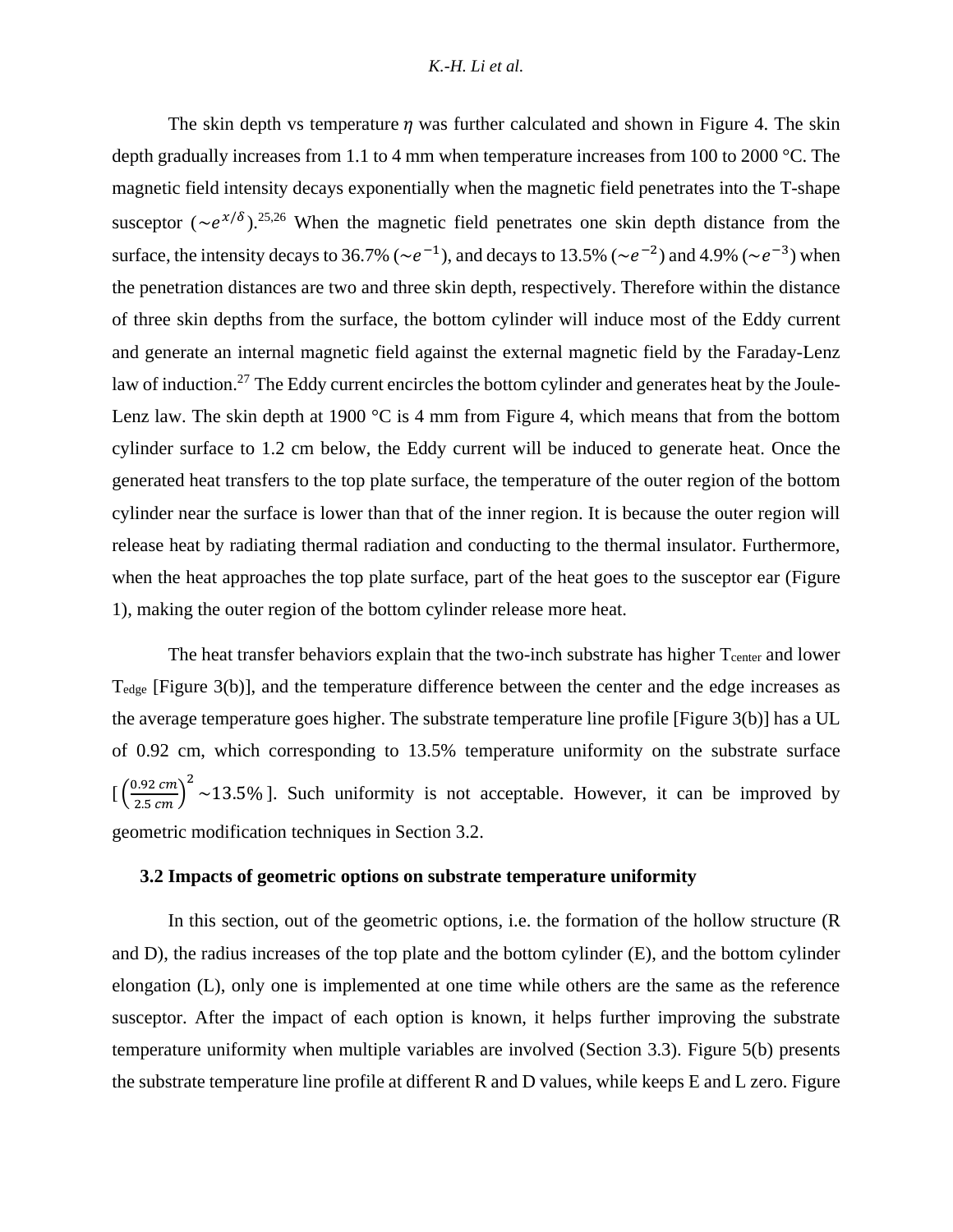[5\(](#page-12-0)c) exhibits the substrate temperature line profile evolution at various E values, while R, D, and L are zero. [Figure 5\(](#page-12-0)d) shows the impact of L while R, D, and E are zero. The three options are found to significantly impact the heat transfer path and the substrate temperature uniformity.

In [Figure 5\(](#page-12-0)b), the substrate temperature line profile shifts downward when R and D increase. Meanwhile, the substrate temperature uniformity gradually improves. For instance, when R is 2 cm and D is 5 cm (blue curve) shows superior substrate temperature uniformity to red and green curves. The explanation is that when there is a hollow structure in the bottom cylinder, the heat transfer is not simply from the entire bottom cylinder to the top plate, since the inner region of the bottom cylinder is empty, as shown in [Figure 1\(](#page-3-0)b). When R and D increase, more heat starts to transfer from the side of the bottom cylinder to the center of the bottom cylinder. Such a shift of the heat transfer results in the substrate temperature drop at the center. Since the substrate temperature at the center was higher than the substrate temperature on the edge, the substrate temperature uniformity can be improved by forming the hollow structure.

I[n Figure 5\(](#page-12-0)c), the substrate temperature line profile evolves with different values of E. The substrate temperature line profile shifts downward with increasing E, while the temperature difference between the center and the edge reduces and achieves acceptable substrate temperature uniformity when E is 1.5 cm. In Section 3.1, the substrate temperature difference between the substrate center and edge can be explained by different heat transfer paths between the bottom cylinder inner and outer regions. Here, a larger diameter keeps the bottom cylinder inner region away from the outer region. Hence, the heat transferring to the top plate surface is mainly from the bottom cylinder inner region. Since the temperature in the bottom cylinder inner region is much uniform than that in the bottom cylinder outer region, the temperature uniformity is improved.

I[n Figure 5\(](#page-12-0)d), interestingly, the substrate temperature line profile shifts downward without alternating its shape. Also, the profile drops almost linearly (about 30 °C for every 0.5 cm increase in L). This is because the vertical elongation does not change the heat transfer path. The bottom cylinder outer region still has a faster heat lost rate than that of the bottom cylinder inner region. Furthermore, since the induction coil also shifts downward amid the vertical elongation, the heat generated in the bottom cylinder is even farther away from the top plate surface, which makes the heat transfer path longer. Therefore, the substrate temperature line profile shifts downward without improvement or deterioration of the substrate temperature uniformity. By studying how the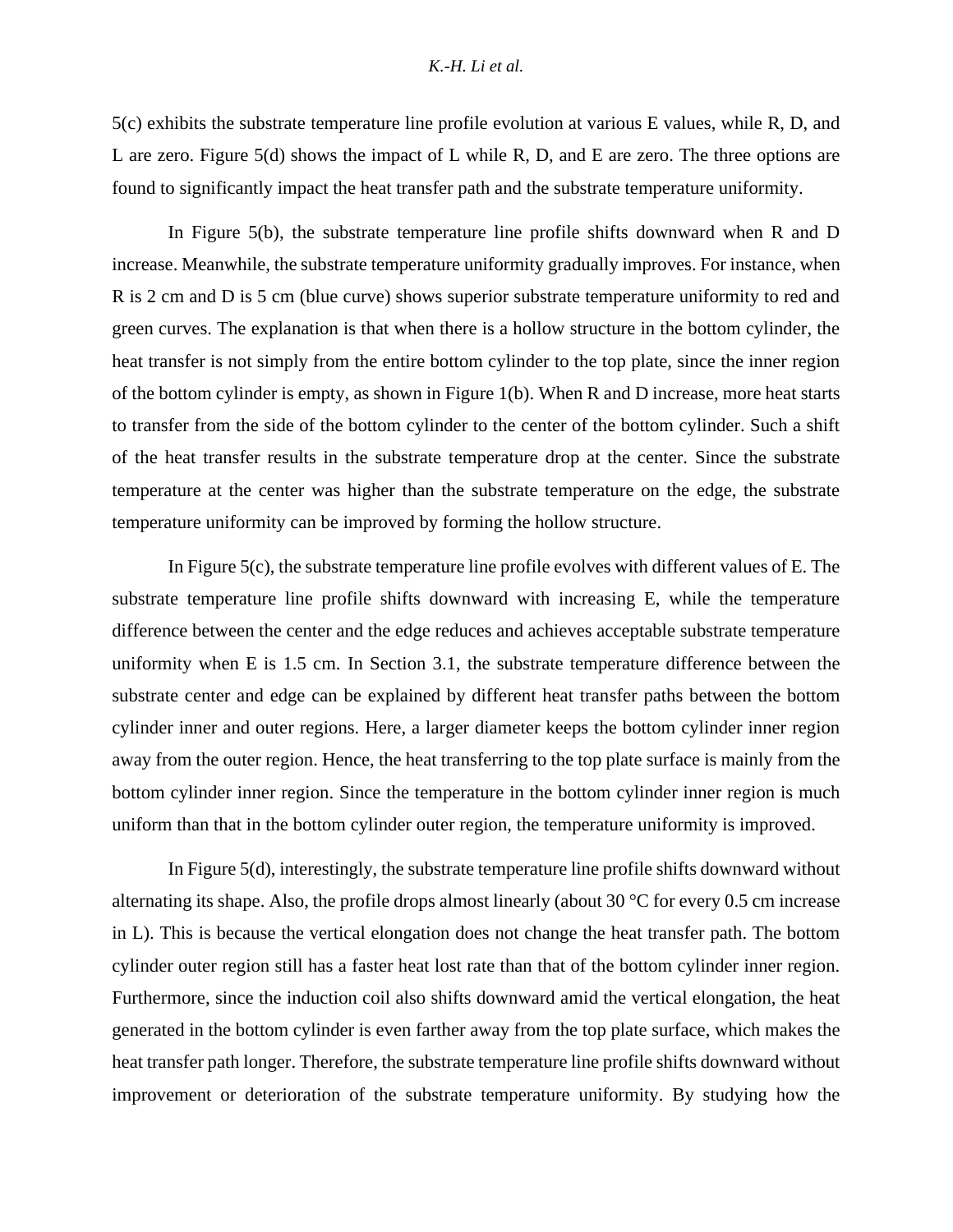temperature line profile is affected by R, D, E, and L, it is obvious that R, D, and E can improve the uniformity greatly if appropriate R, D, and E are chosen. On the other hand, L is not useful.



<span id="page-12-0"></span>Figure 5 (a) The cross-sectional temperature profile of half of T-shape susceptor in the reactor. The vertical yellow dash line shows the original radius of the bottom cylinder. The horizontal yellow dash line shows the original bottom edge of the bottom cylinder before elongation. The red solid line on the up-right corner is a scale bar. (b), (c), and (d) show different substrate temperature line profiles by adjusting R and D, E, and L, respectively, while fixing the other variables as shown on the top of each figure.

The current section (3.2) discusses the impacts of the three geometric options. But they are not fully optimized even though some examples in [Figure 5](#page-12-0) show better substrate temperature uniformity. To further improve the substrate temperature uniformity, R, D, and E have to be optimized according to the temperature standard deviation, the UL, and the susceptor volume. In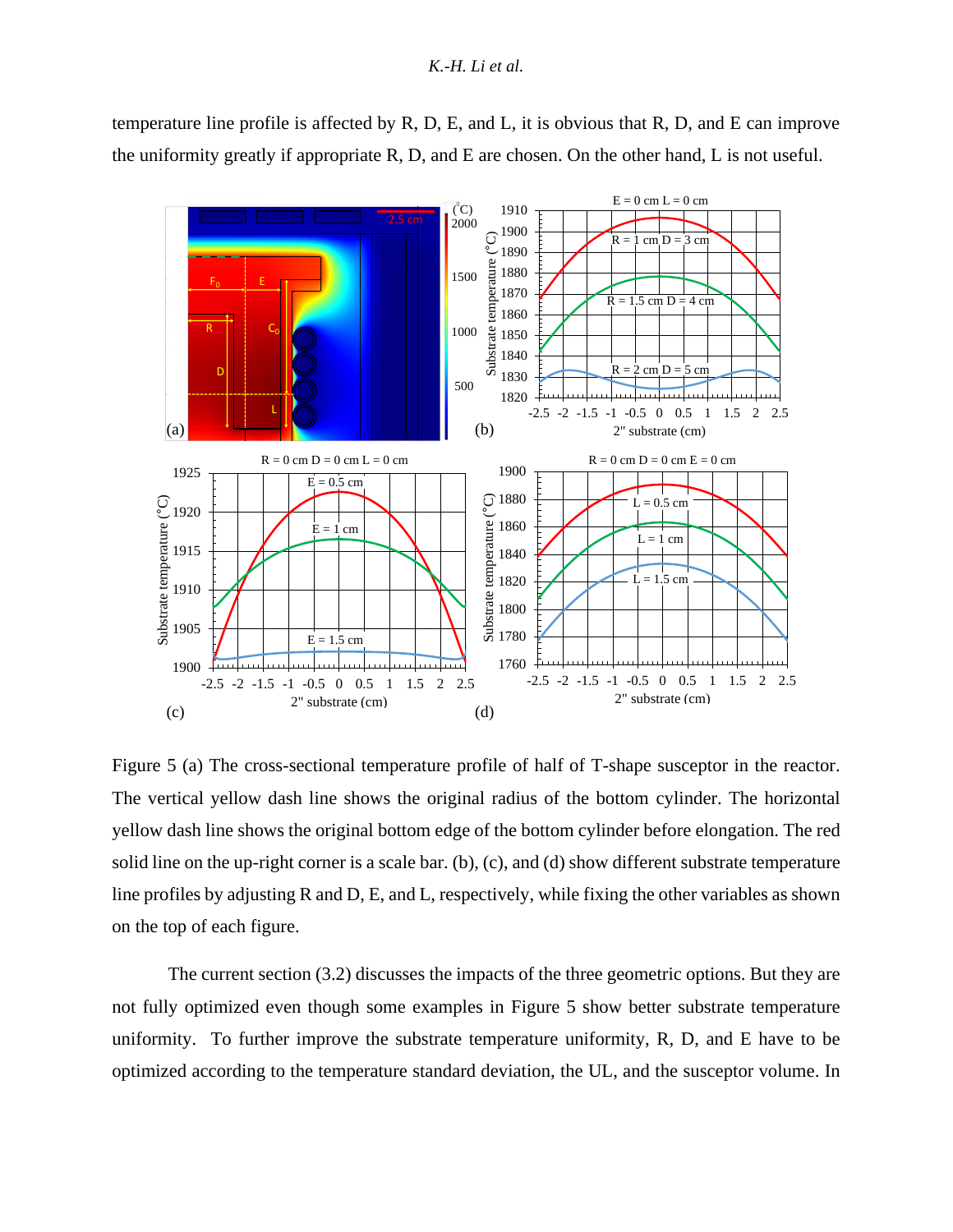Section 3.3, three optimized designs (Designs 1-3) are shown and discussed with their own benefits and drawbacks.

## **3.3 Comparison between three optimized designs**

The optimization follows one major rule: it has to keep the UL as large as possible. The maximum is 2.5 cm. On top of that, if there are multiple optimized setups which leads to the same UL, the susceptor volume is preferably smaller, which is related to heating efficiency at the EHT. It is important to note that the difference in the required induction power may not be large in this study between the two-inch substrate susceptors. But it would be expectedly significant for larger susceptors particularly the ones used for production. The substrate temperature line profile of Design 1 is shown in [Figure 6\(](#page-14-0)b). It is apparent that the substrate temperature uniformity matches the criteria ( $\Delta T \le 5$  °C). Its substrate average temperature is 1907 °C, the temperature standard deviation is 1.0 °C, and the UL is 2.5 cm covering the entire substrate. For Design 2 [\[Figure 6\(](#page-14-0)d)], its substrate temperature uniformity is not as good as Design 1. Design 2 has average substrate temperature of 1835 °C, the temperature standard deviation of 3.1 °C, and the UL of 2.1 cm covering 71% of the substrate surface. The reduced UL is caused by an unfavorable substrate temperature drop ( $\sim 13 \text{ °C}$ ) near the substrate edge. For Design 3 [\[Figure 6\(](#page-14-0)e)], it has the substrate average temperature of 1837 °C, the temperature standard deviation of 1.4 °C, and the UL of 2.5 cm covering the entire substrate.

Through optimizing horizontal expansion only, Design 1 seems to be better than Design 2 optimizing the hollow structure only. However, there is a drawback. The substrate temperature uniformity is improved by increasing the radius versus the reference substrate. This causes the volume of Design 1 is roughly twice larger than that of the reference substrate. Thus, Design 1 requires more induction power. For instance, Design 1 requires 6.4 kW at 1750 °C while the reference susceptor needs only 4.4 kW [\[Figure 7\(](#page-15-0)a)]. The uniformity of Design 2 is poorer. However, it has the closest heating efficiency to that of the reference substrate. For Design 1 and Design 2, there is a tradeoff between the temperature uniformity and the heating efficiency. It is possible to have a compromised design, which means excellent temperature uniformity and high heating efficiency, i.e. Design 3. Design 3 leads to the same UL as Design 1. Since Design 3 has larger standard deviation than Design 1's, Design 1's temperature uniformity is better. But Design 3 has considerably higher heating efficiency than that of Design 1, as shown in [Figure 7\(](#page-15-0)b).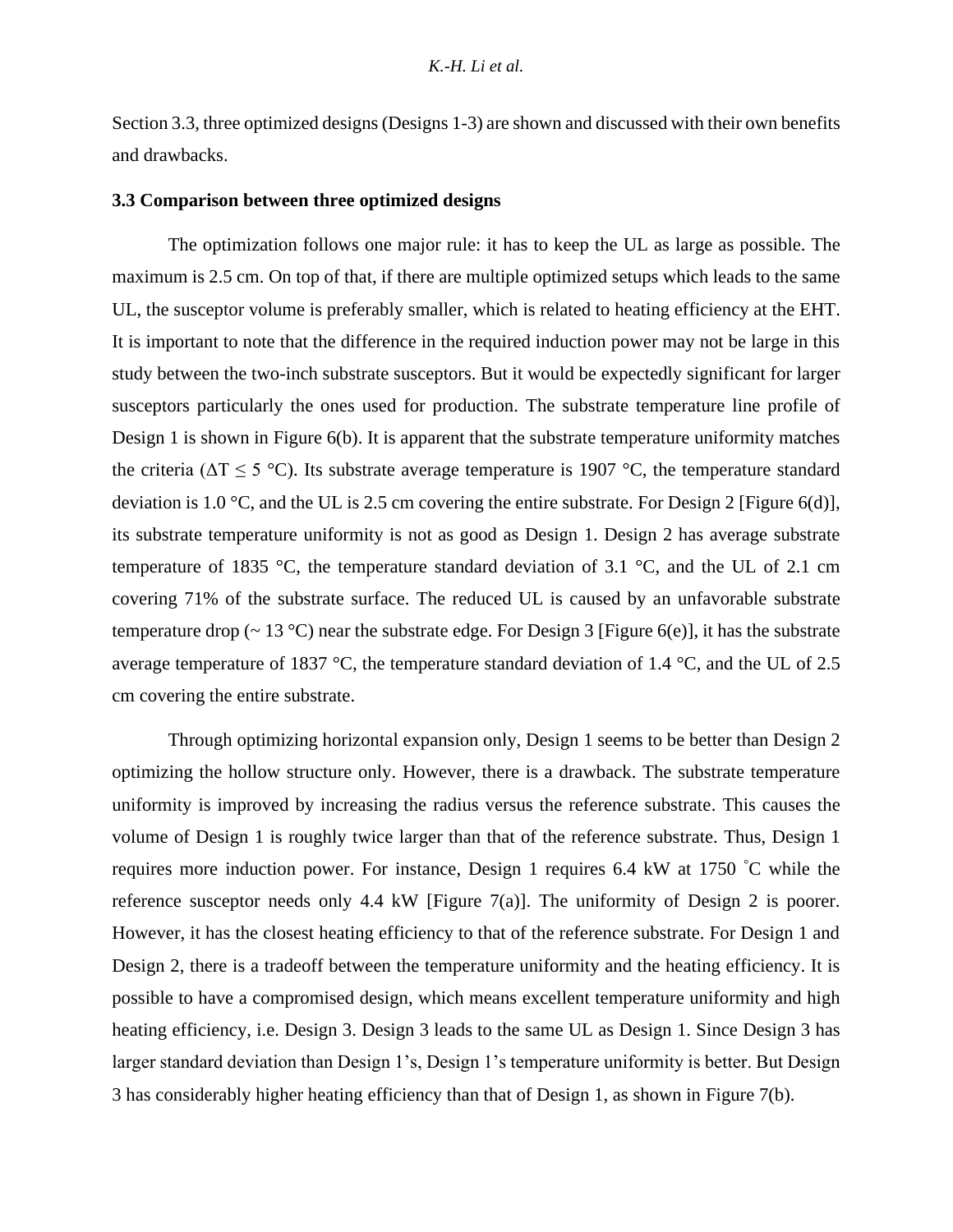*K.-H. Li et al.*



<span id="page-14-0"></span>Figure 6 (a), (c), and (e) are the temperature profiles of the optimized T-shape susceptors Design 1–3, respectively. The unit of the numbers is cm. (b), (d), and (f) are the substrate temperature line profiles of Design 1–3, respectively.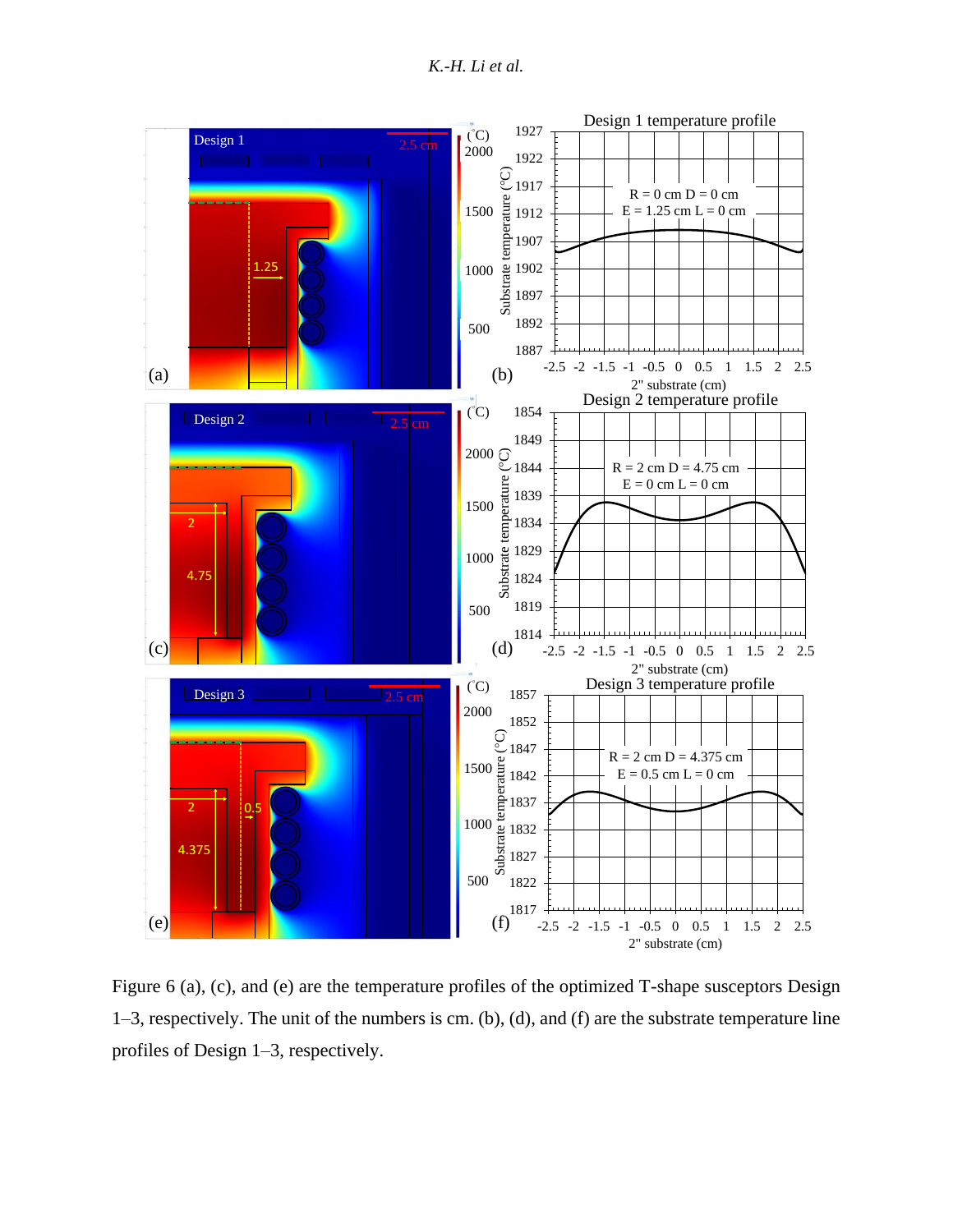

<span id="page-15-0"></span>*Figure 7 (a) The substrate average temperature of different designs as a function of the induction power, indicating various heating efficiencies. (b) The UL and the standard deviation of the substrate temperature as a function of the substrate average temperature.*

The UL and the standard deviation of the substrate temperature as a function of the substrate average temperature of the three designs are shown in [Figure 7\(](#page-15-0)a). For Design 1 and Design 3, the UL is 2.5 cm amid the entire temperature range indicating their excellent candidacy for the temperature uniformity. For Design 2, the UL is 2.5 cm until reaching temperatures over  $\sim$ 1500 °C, which means that it is perfect for lower temperatures but not good for the EHT. The UL of the reference susceptor starts to decrease at 900 °C which is even lower than the conventional growth temperature of GaN (~1000 °C). The standard deviation increases quadratically versus the average temperature and largely reflects the same phenomena as the UL does. There is a correlation between the UL and the temperature standard deviation: once the substrate temperature standard deviation goes beyond  $\sim$ 1.6 °C, the UL starts to drop. The explanation is that if taking substrate temperature line profile as a Laplace-Gauss distribution, 3σ covers 99.7% of the data points. To match acceptable substrate temperature uniformity,  $3\sigma$  should be equal to or less than  $5^{\circ}C$  ( $3\sigma \leq$ 5 °C), which gives the result of  $\sigma \le 1.67$  °C.

# **4 Conclusion**

In summary, the T-shape susceptor is a candidate for high temperature MOVPE processes but can suffer severe temperature non-uniformity issues. In this study, it is found that the modifications of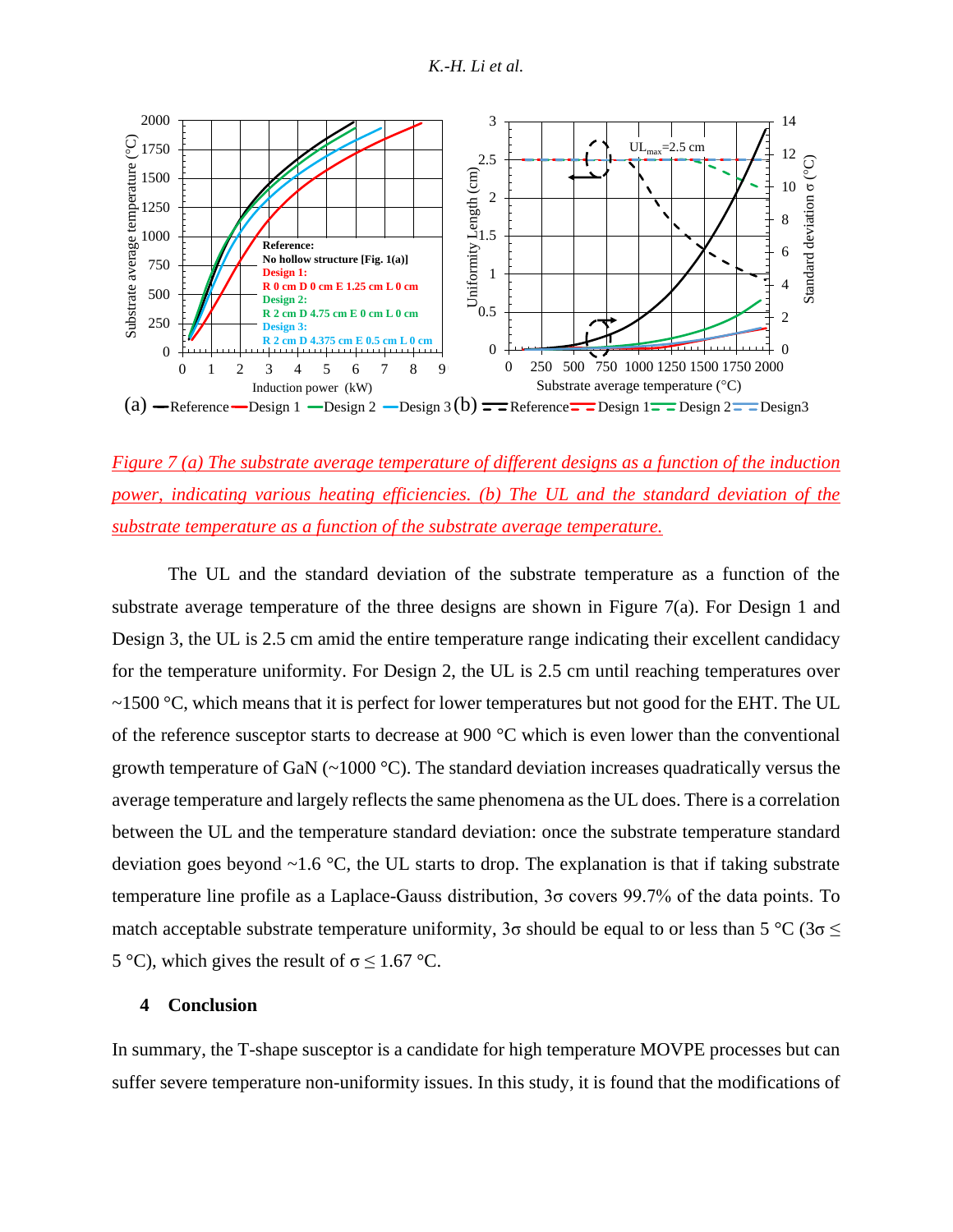the susceptor geometric can significantly impact the temperature profile and improve uniformity. Specifically, the radius increase of the susceptor and the formation of the hollow structure of the susceptor bottom cylinder can greatly improve temperature uniformity through manipulating the thermal transfer, while the length increase of the susceptor bottom cylinder can only shift the temperature profile. The geometric modification also causes change in the induction heating efficiency. With the proposed techniques, the T-shape susceptor can exhibit excellent temperature uniformity with temperature variation less than 5  $\degree$ C at ~1900  $\degree$ C and high induction heating efficiency.

## **5 Acknowledgement**

The authors would like to acknowledge the support of KAUST Equipment Fund BAS/1/1664-01- 08, KAUST Baseline BAS/1/1664-01-01, Competitive Research Grant URF/1/3437-01-01, and GCC Research Council REP/1/3189-01-01. In addition, we thank Dr. Gary Tompa from Structured Materials Industries (SMI) for fruitful discussion of the substrate temperature uniformity and the MOVPE designs with induction heating and resistant heating.

# **Reference**

 $<sup>1</sup>$  A. Khan, K. Balakrishnan, and T. Katona, Nat. Photon. 2, 77(2008).</sup>

 $2 K.$  Watanabe, T. Taniguchi, T. Niiyama, K. Miya, and M. Taniguchi, Nat. Photon. 3, 591 (2009).

<sup>&</sup>lt;sup>3</sup> J. Zhang, H. Wang, W. Sun, V. Adivarahan, S. Wu, A. Chitnis, C. Chen, M. Shatalov, E. Kuokstis, J. Yang, A. Khan, J. Electron. Mater. 32, 364 (2003).

<sup>4</sup> A. Rice, A. Andrew, C. Mary, B. Thomas, O. Taisuke, S. Catalin, F. Jeffrey, and S. Michael, J. Cryst. Growth 485, 90 (2018).

<sup>5</sup> N. Fujimoto, T. Kitano, G. Narita, N. Okada, K. Balakrishnan, M. Iwaya, S. Kamiyama, H. Amano, I. Akasaki, K. Shimono, T. Noro, T. Takagi, and A. Bandoh, Phys. Status Solidi C 3, 1617 (2006).

<sup>6</sup> G. Kirchhoff, Monatsberichte der Akademie der Wissenschaften zu Berlin, 1859, 783 (1860).

 $7$  C. Li, D. Zhu, X. Li, B. Wang, J. Chen, Nucl. Mater. and Ener. 13, 68 (2017).

<sup>8</sup> S. Hu, Q. Wu, J. Li, H. Cao, Y. Zhang, and Z. Li, Mater. Sci. Eng. 322, 022006 (2018).

 $9$  Y. Qu, B. Wang, S. Hu, X. Wu, Z. Li, Z. Tang, J. Li, and Y. Hu, J. Cent. South Univ. 21, 3518 (2014).

 $10$  M. Tsai, C. Fang, and L. Lee, Chem. Eng. Process, 81, 48 (2014).

 $11$  Z. Li, Y. Hao, J. Zhang, L. Yang, S. Xu, Y. Chang, Z. Bi, X. Zhou, and J. Ni, J. Cryst. Growth 311, 4679 (2009).